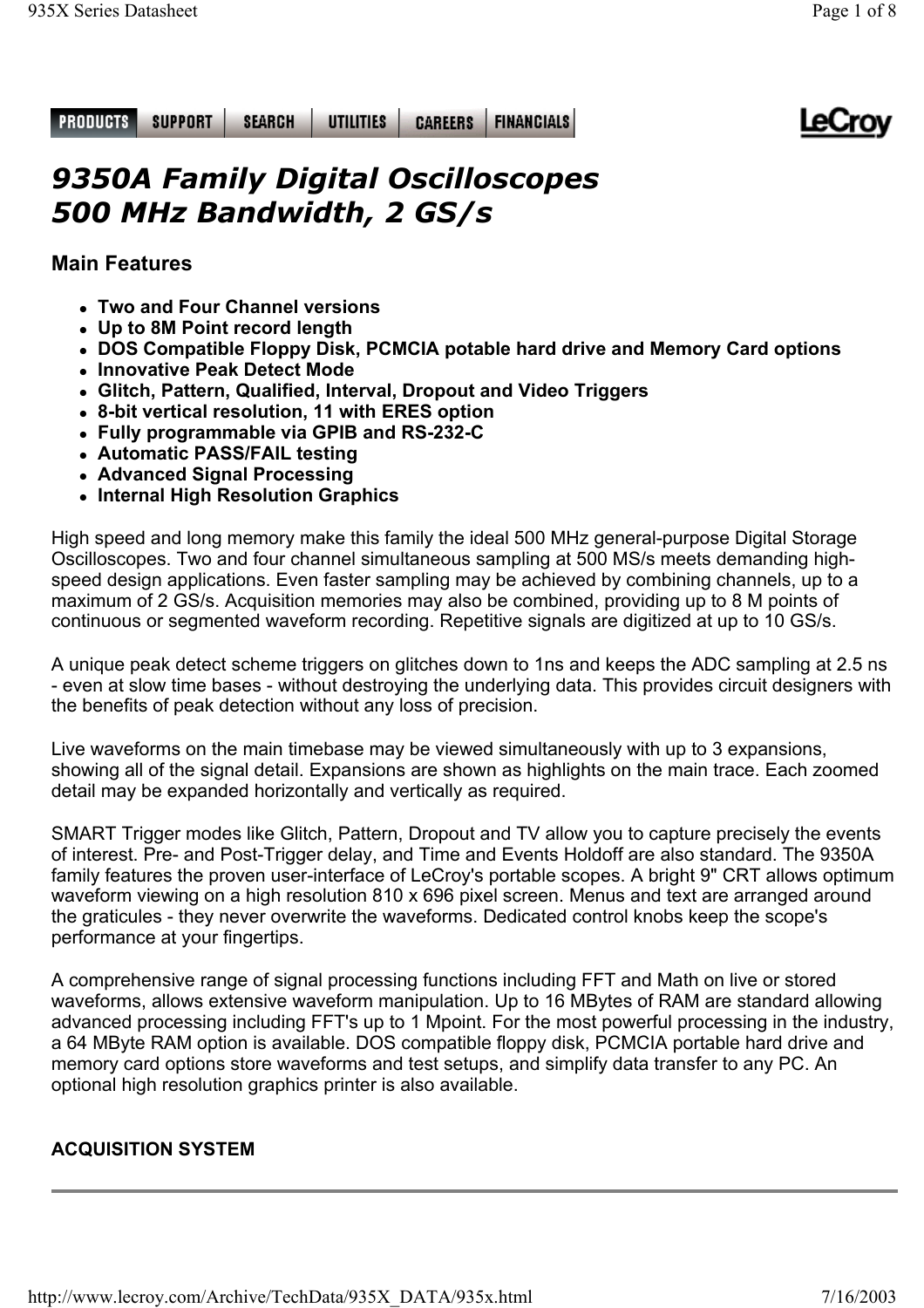**Bandwidth (-3 dB):** DC to 500 MHz

**No. of Channels:**

4 (9354A) or 2 (9350A)

**No. of Digitizers:**

4 (9354A) or 2 (9350A)

# **Maximum Sample Rate:**

2 GS/s (9354A) or 1 GS/s (9350A)

**Acquisition Memory:** Up to 8 M (see table below).

**Sensitivity:** 2 mV/div to 5 V/div, fully variable.

**Scale factors:** A wide choice of over 12 probe attenuation factors are selectable.

**Offset Range:** 2.0 - 9.9 mV/div: ± 120 mV 10.0 - 199 mV/div: ± 1.2 V 0.2 - 5.0 V/div: ± 24 V

±20 V across the whole sensitivity range when using the AP 020 FET probe.

**DC Accuracy:** < or equal to±2% full scale.

**Vertical Resolution:** 8 bits.

**Bandwidth Limiter:** 30 MHz

**Input Coupling:** AC, DC, GND.

**Input Impedance:** 1 M Ohm//14 pF or 50 Ohms ± 1%.

**Max Input:**

1 M Ohm: 250 V (DC+peak AC < or equal to 10 kHz)

50 Ohms: ± 5 V DC (500 mW) or 5 V RMS

### **TIME BASE SYSTEM**

**Timebases:** Main and up to 4 Zoom Traces.

**Time/Div Range:** 1 ns/div to 1000 s/div.

**Clock Accuracy:** < or equal to 10 ppm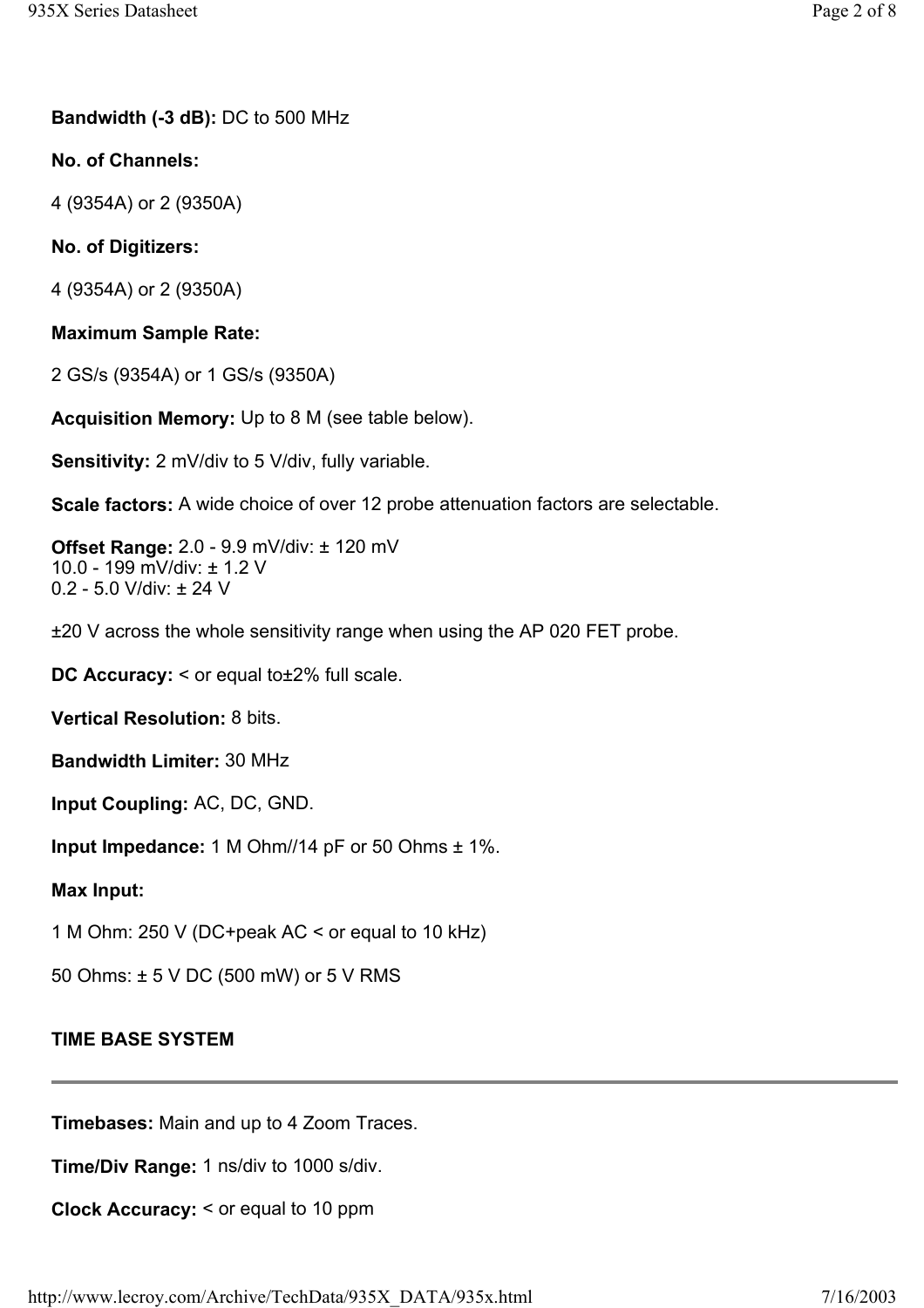**Interpolator resolution:** 10 ps

**Roll Mode:** Ranges 500 ms to 1,000 s/div.

**For > 50k points:** 10 s to 1,000 s/div.

**External Clock:** < or equal to 100 MHz on EXT input with ECL, TTL or zero crossing levels up to 500 MHz with option 935XA-CKTRIG.

#### **TRIGGERING SYSTEM**

**Trigger Modes:** Normal, Auto, Single.

**Trigger Sources:** CH1, CH2, Line, Ext, Ext/10 (9354: CH3, CH4), Slope, Level and Coupling for each can be set independently.

**Slope:** Positive, Negative.

**Coupling:** AC, DC, HF, LFREJ, HFREJ.

**Pre-trigger recording:** 0 to 100% of full scale (adjustable in 0.1 div increments).

**Post-trigger delay:** 0 to 10,000 divisions (adjustable in 0.01% increments).

**Holdoff by time:** 10 ns to 20 s.

**Holdoff by events:** 0 to 99,999,999 events.

**Trigger Bandwidth:** Up to 500 MHz using HF coupling.

**Internal Trigger Sensitivity Range:** ± 5 div.

#### **EXT Trigger Max Input:**

1 M Ohm//15 pF: 250 V (DC+peak AC < or equal to 10 kHz)

50 Ohms ± 1%: ± 5 V DC (500 mW) or 5 V RMS

**EXT Trigger Range:** ±0.5 V (±5 V with Ext/10)

**Trigger Timing:** Trigger Date and Time are listed in the Memory Status Menu.

### **SMART TRIGGER TYPES**

**Pattern:** Trigger on the logic AND of 5 inputs - CH1, CH2, CH3, CH4, and EXT Trigger, (9350: 3 inputs - CH1, CH2, EXT) where each source can be defined as High, Low or Don't Care. The Trigger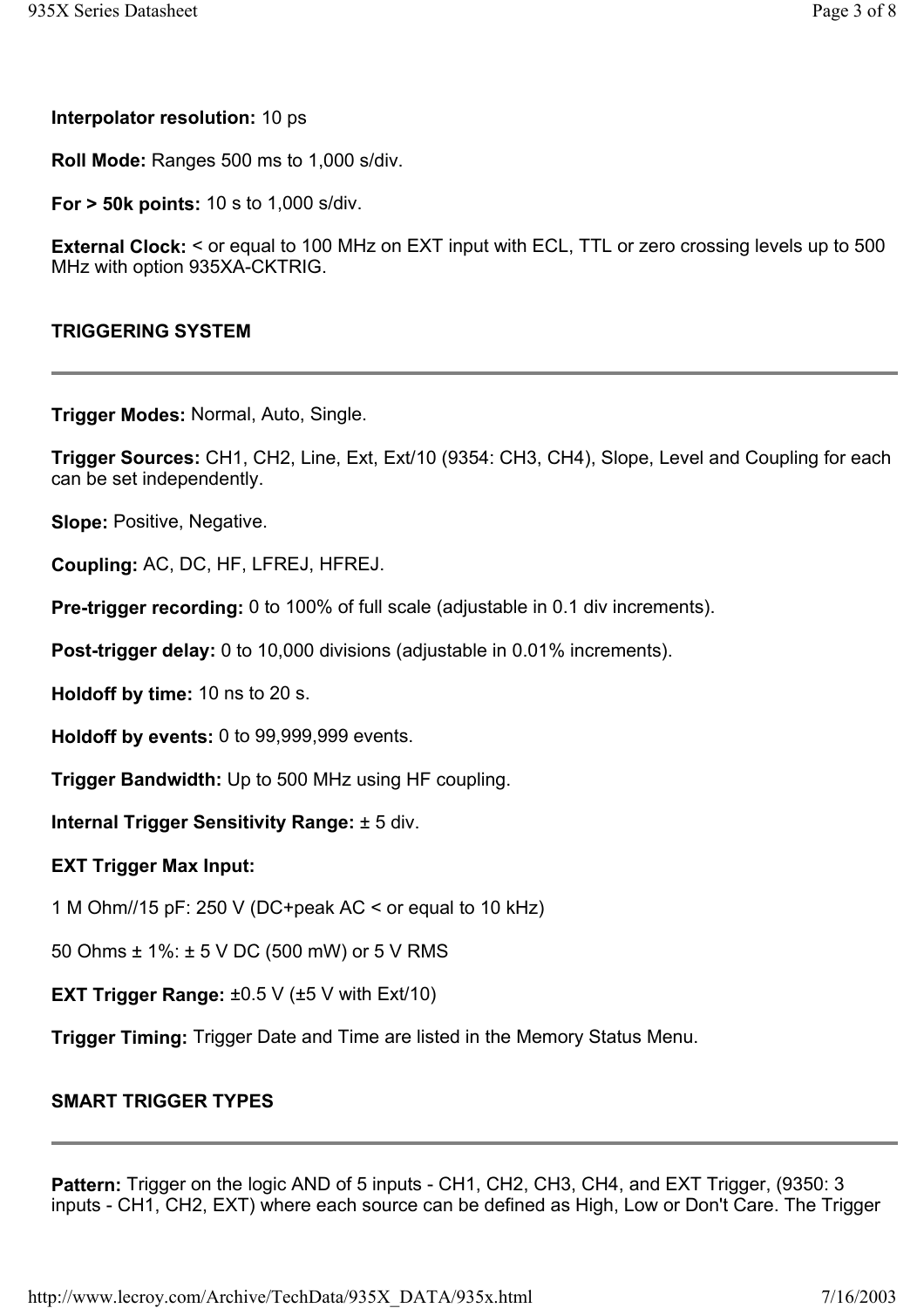can be defined as the beginning or end of the specified pattern.

**Signal or Pattern Width:** Trigger on glitches as short as 1 nsec or on pulse widths between two limits selectable from < 2.5ns to 20s.

**Signal or Pattern Interval:** Trigger on an interval between two limits selectable from 10ns to 20s.

**Dropout:** Trigger if the input signal drops out for longer than a time-out from 25ns to 20s.

**State/Edge Qualified:** Trigger on any source only if a given state (or transition) has occurred on another source. The delay between these events can be defined as a number of events on the trigger channel or as a time interval.

**TV:** Allows selection of both line (up to 1500) and field number (up to 8) for PAL, SECAM, NTSC or non-standard video.

## **ACQUISITION MODES**

#### **Random Interleaved Sampling (RIS):**

for repetitive signals from 1 ns/div to 2 us/div (M.L versions: from 1 ns/div to 5 us/div).

**Single shot:** for transient and repetitive signals from 10 ns/div (all channels active).

**Peak detect:** captures and displays 2.5 ns glitches or other high-speed events.

**Sequence:** Stores multiple events - each of them time stamped - in segmented acquisition memories.

#### **Number of segments available:**

9350A-9354A 2-50

9350AM-9354AM-9354TM 2-500

9350AL-9354AL 2-2,000

#### **DISPLAY**

**Waveform style:** Vectors connect the individual sample points, which are highlighted as dots. Vectors may be switched off.

**CRT:** 12.5 x 17.5 cm (9" diagonal) raster.

**Resolution:** 810 x 696 points.

**Modes:** Normal, X-Y, Variable or Infinite Persistence.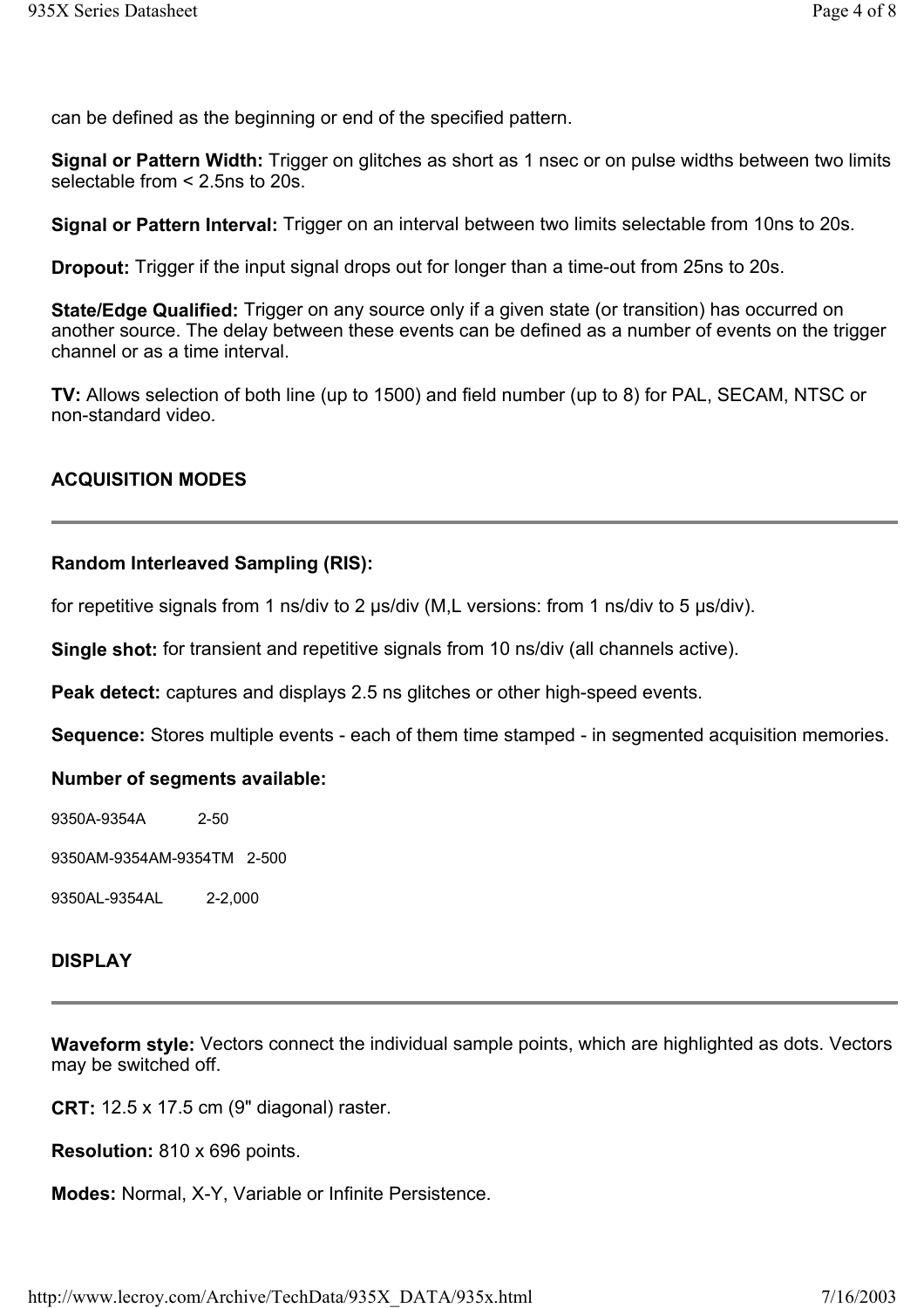**Real-time Clock:** Date, hours, minutes, seconds.

**Graticules:** Internally generated; separate intensity control for grids and waveforms.

**Grids:** 1, 2 or 4 grids.

**Formats:** YT, XY, and both together.

**Vertical Zoom:** Up to 5x Vertical Expansion (50x with averaging, up to 40 µV sensitivity).

### **Horizontal Zoom Factors:**

9350A-9354A 500x

9350AM-9354AM-9354TM 2,000x

9350AL-9354AL 40,000x

### **INTERNAL MEMORY**

**Waveform Memory:** Up to four 16-bit Memories (M1,M2,M3,M4).

**Processing Memory:** Up to four 16-bit Waveform Processing Memories (A,B,C,D).

**Setup Memory:** Four non-volatile memories. Optional Cards or Disks may also be used for highcapacity waveform and setup storage.

# **AUTOMATIC MEASUREMENTS**

The following Parametric measurements are available, together with statistics of their Average, Highest, Lowest values and Standard Deviation:

| amplitude | delta t at level (t=0,abs) | overshoot +   |
|-----------|----------------------------|---------------|
| area      | delta t at level $(t-0\%)$ | overshoot -   |
| base      | duty cycle                 | peak to peak  |
| cmean     | falltime                   | period        |
| cmedian   | f80-20%                    | risetime      |
| crms      | f@level (abs)              | r20-80%       |
| csdev     | f@level(%)                 | r@level (abs) |
|           |                            |               |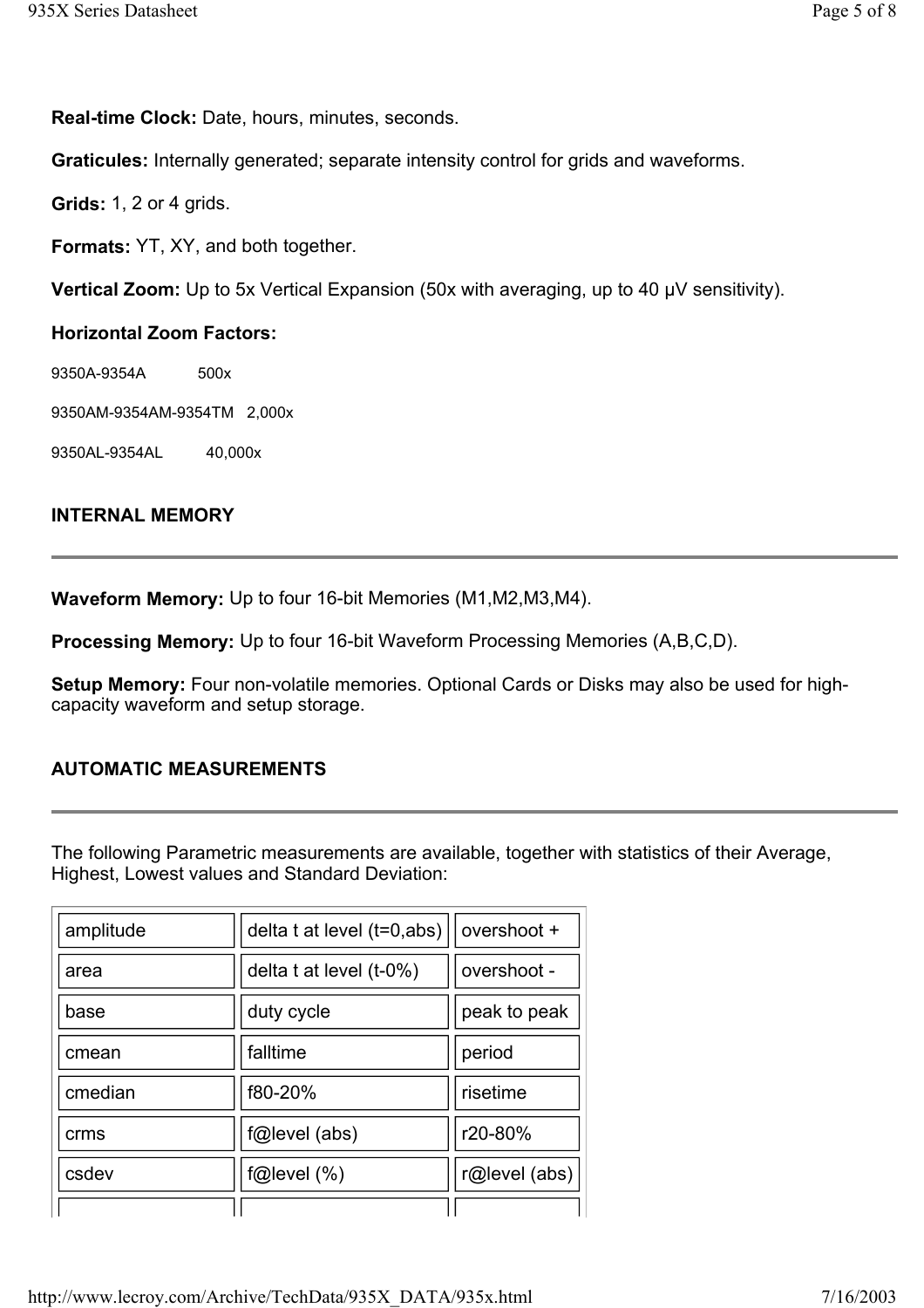| cycles                    | frequency | r@level (%) |  |
|---------------------------|-----------|-------------|--|
| delay                     | maximum   | <b>RMS</b>  |  |
| delta delay               | mean      | std dev     |  |
| delta t at level (abs)    | median    | top         |  |
| delta $t$ at level $(\%)$ | minimum   | width       |  |

Parameters are calculated as defined by ANSI/IEEE Std 181-1977 "Standard on Pulse Measurement and Analysis by Objective Techniques". In addition, Rise and Fall times may be measured at 10 % and 90% levels, or 20% and 80% levels, or any other user-specified levels.

delta delay provides time between midpoint transition of two sources, for making propagation delay measurements.

delta t at level allows the same measurement to be made at any specified level.

Two cursors are used to define the region over which these parameters are calculated.

**Relative Time:** Two cursors provide time measurements with resolution of ±0.05% full scale for unexpanded traces; up to 10 % of the sampling interval for expanded traces. The corresponding frequency value is also displayed.

**Relative Voltage:** Two horizontal bars measure voltage differences up to ±0.2% of fullscale in singlegrid mode.

**Absolute Time:** A cross hair marker measures time relative to the trigger, and voltage with respect to ground.

**Pass/Fail** testing allow up to five of the listed parameters to be tested against selectable thresholds. Waveform Limit Testing is performed using templates which may be defined inside the instrument.

# **WAVEFORM PROCESSING**

Up to four processing functions may be performed simultaneously. Functions available are: Add, Subtract, Multiply, Divide, Negate, Identity, Sin (x)/x and Summation Averaging.

**Average:** Summed averaging of up to 1,000 waveforms in the basic instrument. Up to a million sweeps are possible with Option WP01.

**Envelope\*:** Max, Min, or Max and Min values of up to one million sweeps.

**ERES\*:** Low-Pass digital filter provides up to 11 bits vertical resolution.

Sampled data is always available, even when a trace is turned off. Any of the above modes can be invoked without destroying the data.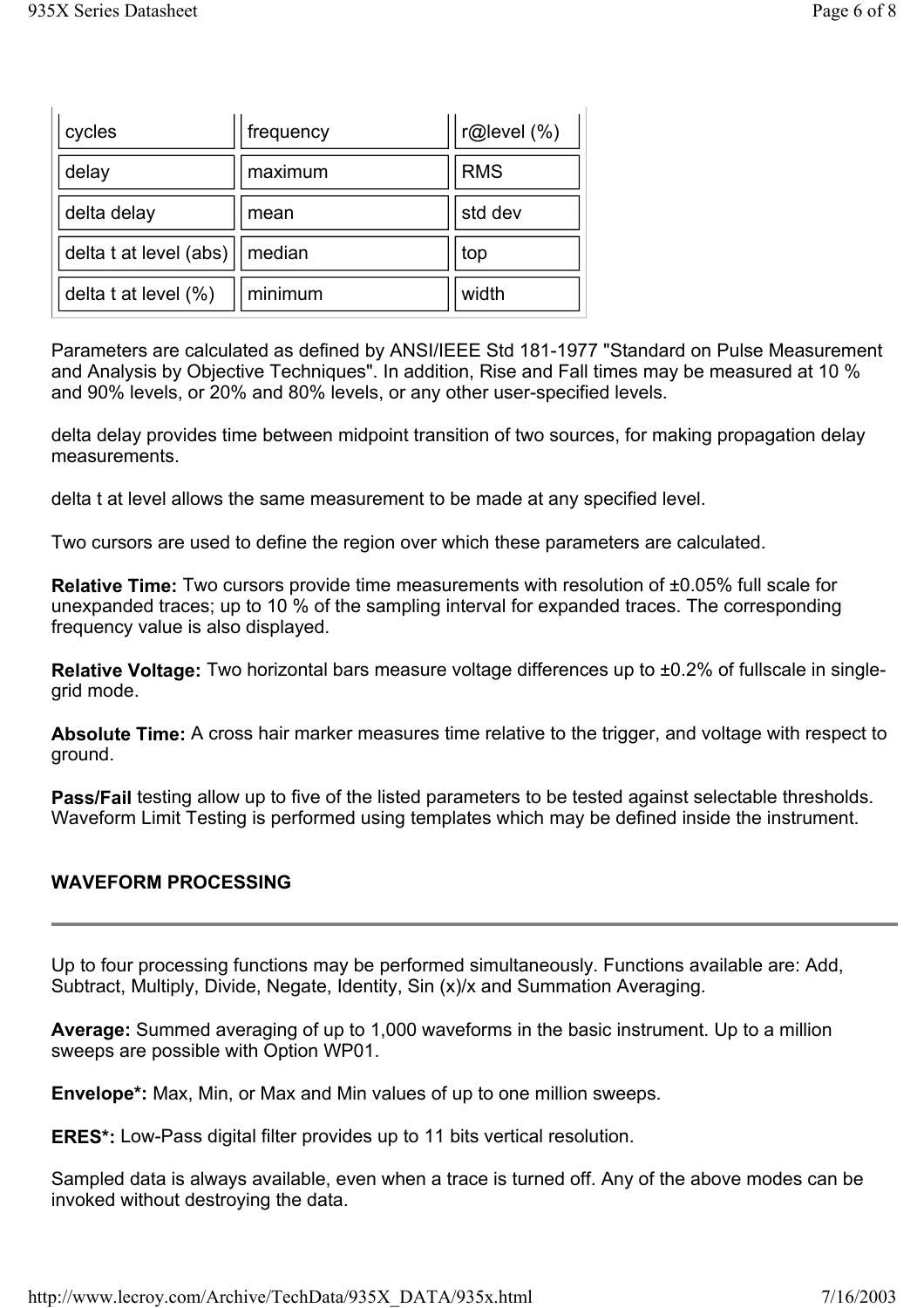**FFT\*:** Spectral Analysis with four windowing functions and FFT averaging.

\*Envelope and ERES modes are provided in Math Package WP01, FFT is in WP02.

### **AUTOSETUP**

Pressing Autosetup sets timebase, trigger and sensitivity to display a wide range of repetitive signals. (Amplitude 2mV to 40V; frequency above 50Hz; Duty cycle greater than 0.1%).

**Autosetup Time:** Approximately 2 seconds.

**Vertical Find:** Automatically sets sensitivity and offset.

#### **PROBES**

**Model:** One PP002 (X10, 10 M Ohm // 15 pF) probe supplied per channel.

The 9350 family is fully compatible with LeCroy's range of FET Probes, which may be purchased separately.

**Probe calibration:** Max 1 V into 1 M Ohm,

500 mV into 50 Ohms , frequency and amplitude programmable, pulse or square wave selectable, rise and fall time 1 ns typical.

Alternatively, the Calibrator output can provide a trigger output or a PASS/FAIL test output.

#### **INTERFACING**

**Remote Control:** All front-panel controls, as well as all internal functions are possible by GPIB and RS-232-C.

**RS-232-C Port (Standard):** Asynchronous up to 19200 baud for computer/terminal control or printer/plotter connection.

**GPIB Port (Standard):** (IEEE-488.1) Configurable as talker/listener for computer control and fast data transfer. Command Language complies with requirements of IEEE-488.2.

**Centronics Port:** Optional hardcopy parallel interface included with floppy disk and graphics printer option.

**Hardcopy:** Screen dumps are activated by a front-panel button or via remote control. TIFF format is available for importing into Desktop Publishing programs. The following printers and plotters can be